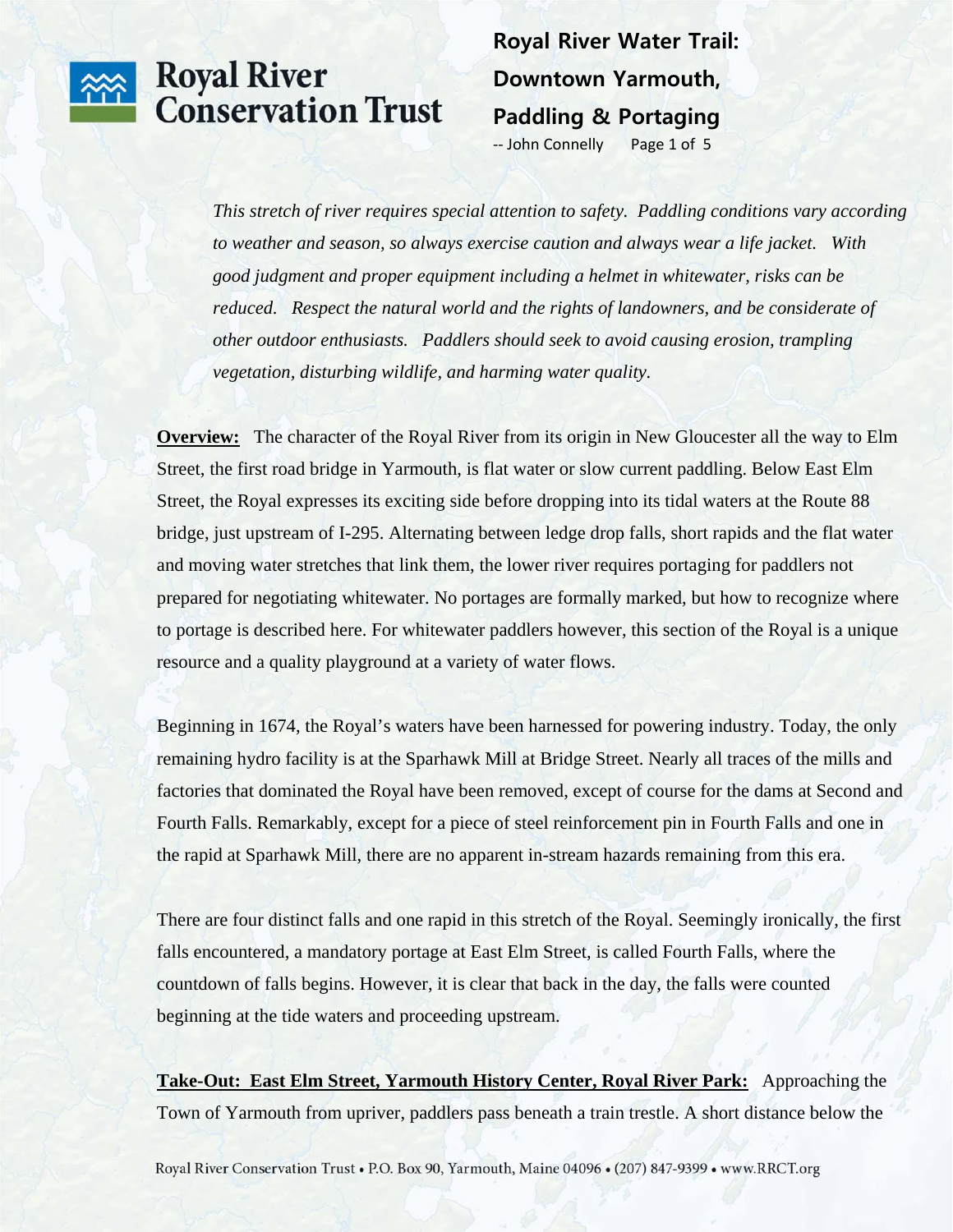### **Royal River Water Trail: Downtown Yarmouth, Paddling & Portaging**

-- John Connelly Page 2 of 5

trestle is a boat launch and the Yarmouth Historical Society's parking lot on river right. Paddlers should park on the opposite side of East Elm Street in the Royal River Park lot but can load and unload boats and gear at the launch.

**The Portaging Plan:** If you are not ending your paddle at East Elm Street and are continuing your paddle downstream, this is the place to begin your first portage. If you are NOT running the whitewater sections, put back in on the right, just off of the paved path below Third Falls. The flat water stretch between Fourth Falls and Third Falls is short and sets you up for a difficult portage around Third Falls. It is best to simply skip that stretch and put in below Third Falls.

Paddling downstream, under the Beth Condon Pathway foot bridge and the Route One bridge, your second portage take out is on river right at Second Falls, marked by the Bridge Street Dam above Sparhawk Mill and the road bridge at Bridge Street. Having taken out on the right at the dam, walk down the paved path, turn left and carry across the bridge, then right at the end of the bridge down into the far end of the Sparhawk Mill parking lot.

Put in at the end of the rapid, adjacent to the parking lot, and paddle a couple hundred yards down to Grist Mill Park on the left and take out. Don't miss this take-out. You take out on the left in the outside of a gentle right-hand turn in the river. It then the river takes a sharp left and goes over first falls. Unless you planned for whitewater, you don't want to do that. This drop can be difficult and powerful depending upon river flows and stages of the tide. Grist Mill Park is the last practical takeout on the river because there is no good portage around First Falls to then put in again in the tidal water below the falls.

**The Whitewater Plan:** Water flow is variable on the Royal River. This is essentially a natural flow river, meaning that the flow in the river is determined by rainfall and runoff. Sections of the river are runnable and offer a variety of whitewater experiences over a broad range of flows. This is the beauty of the last mile of the Royal River for whitewater paddlers, before the river continues as an estuary into Casco Bay.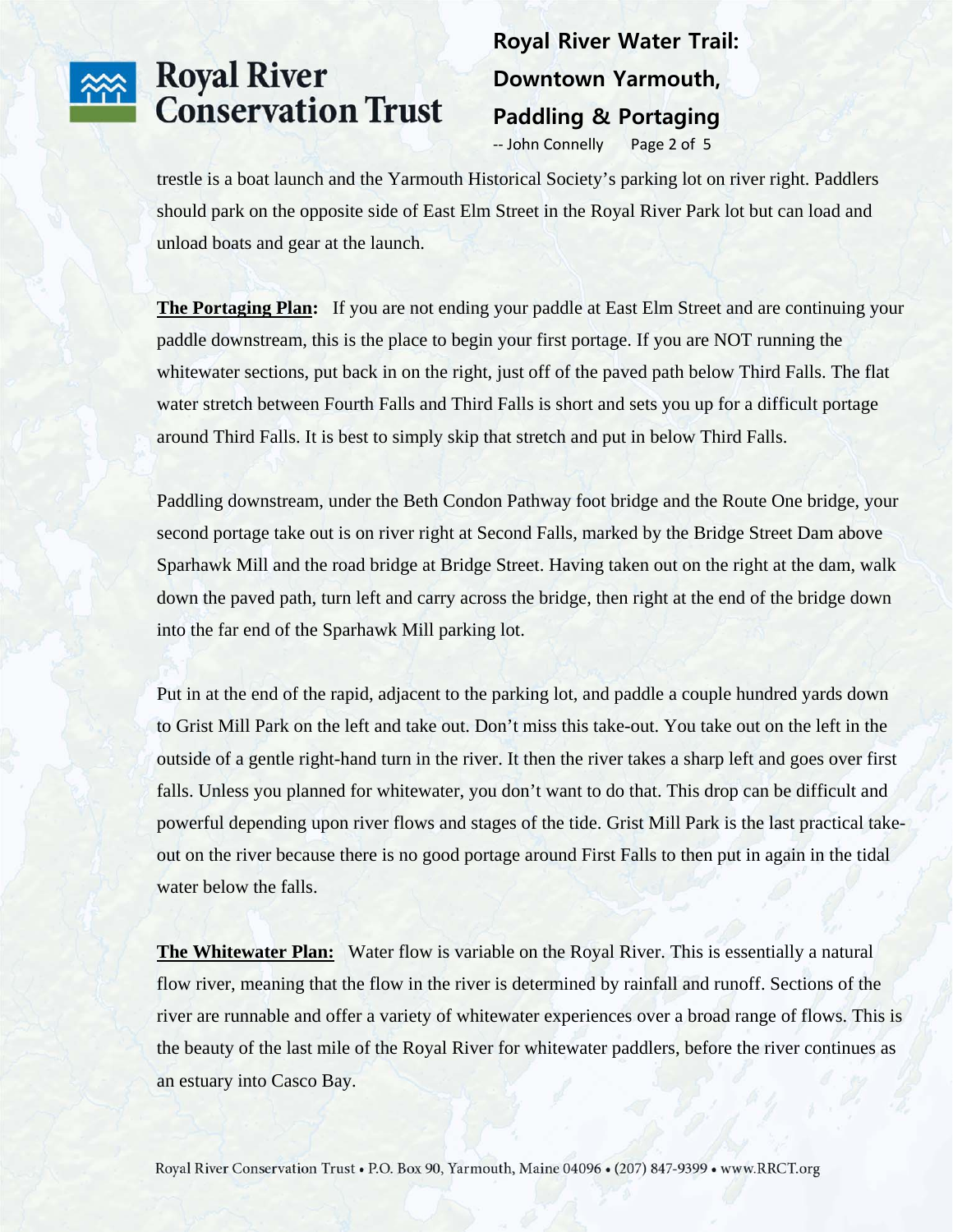#### **Royal River Water Trail: Downtown Yarmouth, Paddling & Portaging**

-- John Connelly Page 3 of 5

**Fourth Falls (East Elm Street Dam) – Portage**: Fourth Falls is immediately below the East Elm Street bridge. It consists of a dam structure built on top of the granite ledge. This is a pretty gnarly run for whitewater boats, and is portaged. Whitewater paddlers note: There is a steel reinforcement pin interfering with an apparent "clean" route on the right.

**Third Falls (Middle Falls) - Class III to V+ Depending Upon Flows:** Third Falls is a channelized ledge drop runnable at extremely low water levels by experienced paddlers. At higher flows, these rapids develop large powerful holes and are fast and pushy.

If you're going to run just Third Falls, park at the tennis court parking by Yarmouth's William H. Rowe School on School Street. There's a portable toilet next to the courts. Shoulder your boat to the put-in above the falls and below the maintenance facility described below. You can run the falls repeatedly and then shoulder your boat back to your car.

Third Falls is the site of Forest Paper Company's mill 1874 – 1923. It spanned the river and signage at the overlook has images and more information. The overlook at Third Falls on river left off of the paved path. This is a good vantage point for scouting the approach to the rapid and the first half of the falls. The second half is more difficult to view from shore and may require a bit of wading and hiking up the narrow island separating the main channel from the river right shoreline. The meat of the drop is a steep smooth ledge approximately eight-feet high into the hole below. There is another smaller drop downstream, and after that is a long flatwater stretch. So if there is a capsize and swimming situation, things settle out in a relatively short distance.

To run Third Falls, put in on river right downstream of the maintenance facility in Royal River Park off of the paved trail. It's a bit of a bushwhack to a suitable launch site in the woods. There are numerous playboating features throughout this rapid, depending upon water levels. At lowest boatable flows, the rapid is a shallow with clear channels. The crux of the rapid is the center drop and is run right of center. At virtually all but the higher water levels, there is a bubble line leading over the drop, guiding you to about the right spot to run the ledge cleanly.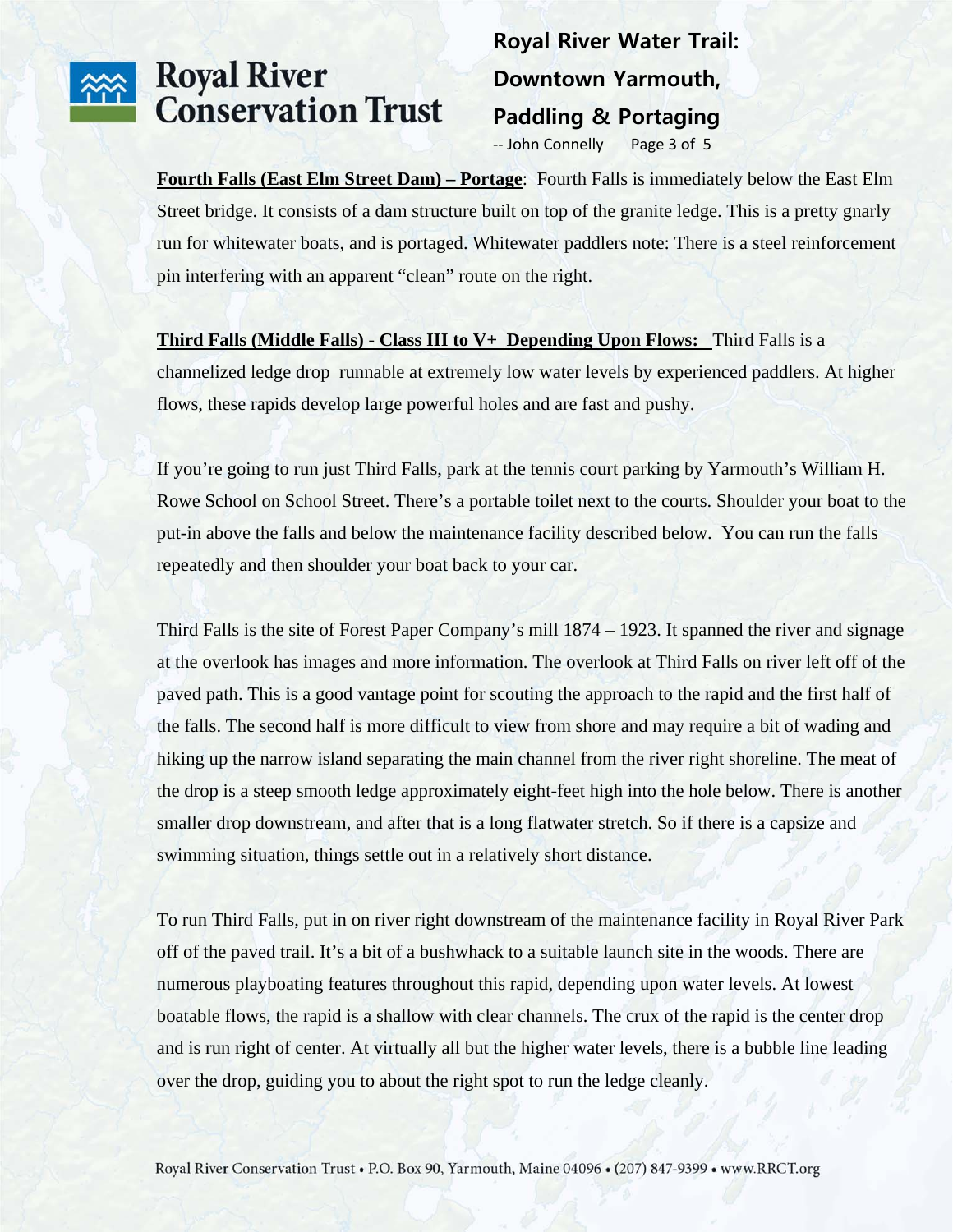#### **Royal River Water Trail: Downtown Yarmouth, Paddling & Portaging**

-- John Connelly Page 4 of 5

There is a left line as well, but it is more technical with a piece of ledge jutting out from the left shoreline at the bottom that sports a reactionary wave and pillow.

Note to everyone… Midway down the rapid is the steep part of the ledge. There is a line right of center and far left at most flows. There is an old abutment remnant from the old mill right-of-rightof-center. DO NOT ATTEMPT the far right channel. It is riddled with steel reinforcement bars and is to be avoided at all cost!

Take out at the gravel and rock beach by the paved trail on river right below the whitewater. My favorite day on the Royal River at low to medium-high flows is to do this loop repeatedly, running different lines and surfing waves and playing holes. At those flows it ranges from easy Class III to big and pushy Class III+ approaching Class IV. Here is a GoPro unedited video at a relatively low flow level: http://youtu.be/gIoBI1YlEYA

**Second Falls (Bridge Street Dam) - Class II to IV Depending on Flows:** If you are going to run just the Bridge Street rapid, park at the Sparhawk Mill parking lot and shoulder your boat upstream to put in as described below. You can take-out at the end of the rapid for easy access to your car or for hiking up for another run.

The Bridge Street Dam that sits on top of the granite ledge creating Second Falls is not runnable. However below the dam, the rapid at Bridge Street has numerous playboating features. A nice surfing wave develops under the bridge itself, at medium to high water levels and a nearly riverwide wave and hole develop toward the end of the rapid at high water. This rapid is wide and not particularly channelized so requires a decent amount of water to be navigated and even more to develop playboating features. To run this rapid, put in below the dam and just upstream of the Bridge Street bridge on river right. Continue downstream as far as you want to go. Playboaters typically park at Sparhawk Mill. You can take-out there, at the end of the rapid. This is a very good park-and-play spot. Run this section as often as you'd like. It's an easy walk back up.